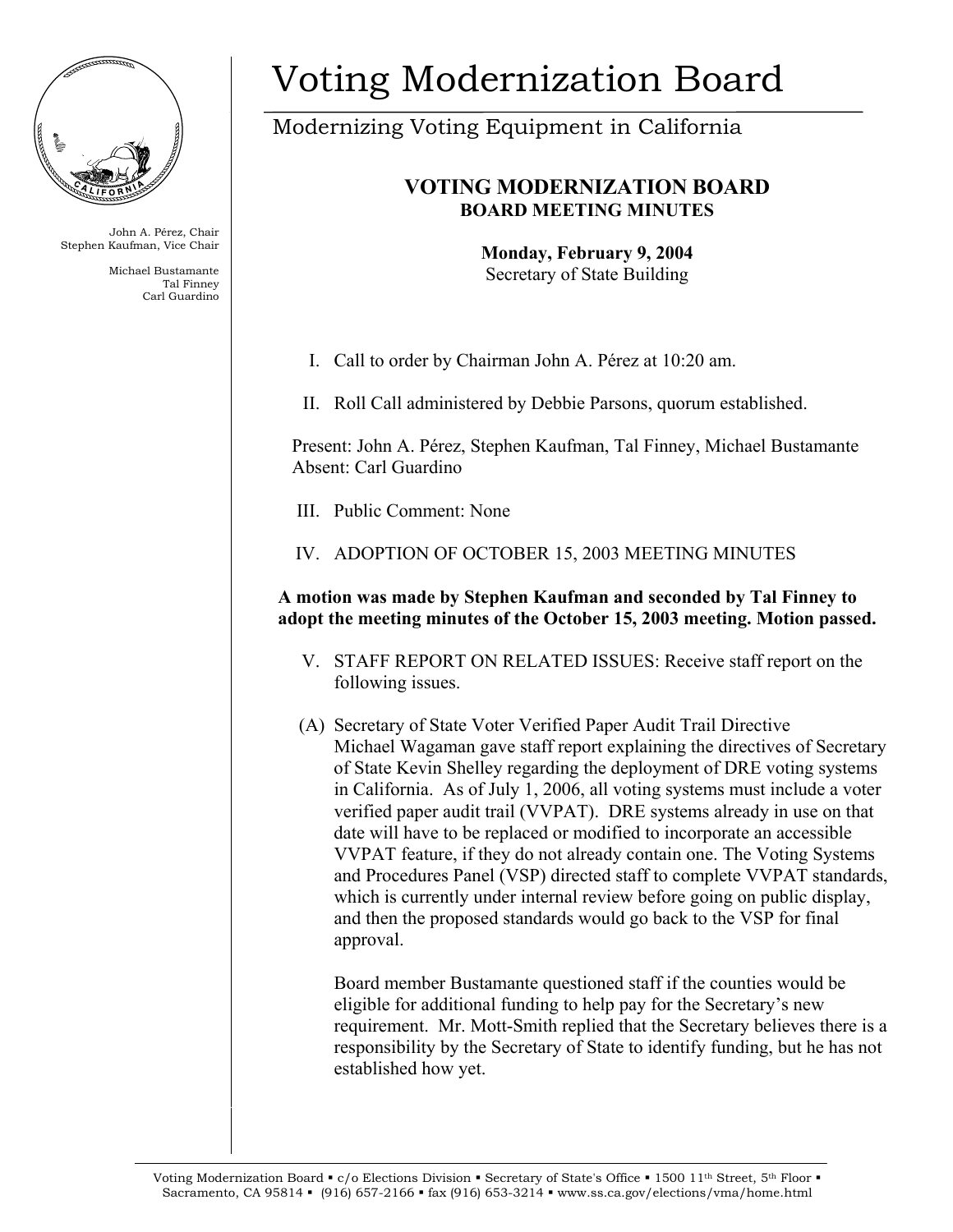Chairman Pérez stated the Board's concerns that this new requirement will hurt the counties financially due to county financial restraints, especially due to the Special Election costs.

Mr. Mott-Smith stated that some voting system vendors are putting language in their contracts with the counties that address the VVPAT issue, and that they will pay for the additional paper trail costs. However, this does not apply to all the counties, especially the counties that have already purchased systems before the Secretary's order came out.

(B) Payment Request Policy Question. Jana Lean gave background on issue and requested the Board make a policy decision on the following question: "Should the VMB pay on an unpaid invoice, up to or equaling a county's funding award, with a "promise" from the county that they will pay their county match amount once they have received HAVA 102 money?"

Marsha Wharf, County Registrar from Mendocino County, encouraged the Board to consider this policy change due to the fact that her county had no other money, besides the HAVA 102 money to pay for their VMB match amount.

Chairman Pérez instructed staff to prepare standard language for counties to sign off on, and they would approve as long as this promise to pay was in writing from the county.

**A motion was made by Michael Bustamante and seconded by Stephen Kaufman to approve the policy change and pay on an unpaid invoice, up to or equaling a county's funding award, with a "promise" from the county that they will pay their county match amount once they have received HAVA 102 money. The chair will approve the language in the promissory letter, which will be signed by the counties. Motion passed.**

(C) Adopt 2004 Proposed VMB Meeting Schedule

**A motion was made by Tal Finney and seconded by Stephen Kaufman to approve the Proposed 2004 VMB Meeting Schedule, with dates subject to change.** 

- VI. PROJECT DOCUMENTATION PACKAGE REVIEW AND FUNDING AWARD APPROVAL: Receive staff reports from Jana Lean and John Mott-Smith and recommendations for approval of funding awards.
	- A. **Los Angeles County** Review of Project Documentation Package Staff report given by Jana Lean. Los Angeles County plans to use a three-phased approach to upgrade their voting system. Los Angeles County has secured the Phase 1 voting system equipment from Diebold Elections Systems, which was first used for the early voting pilot project during the November 2000 General Election. The Phase 1 voting system was fully implemented during the November 2002 General Election. Los Angeles County's "Phase 1 – Project Documentation Package" meets the requirements for completeness. The Diebold AccuVote-TS touch screen units are certified for use in California. The staff recommendation was to approve Los Angeles County's Phase 1 Project Documentation Package and issue a funding award letter in the amount of \$639,071.25.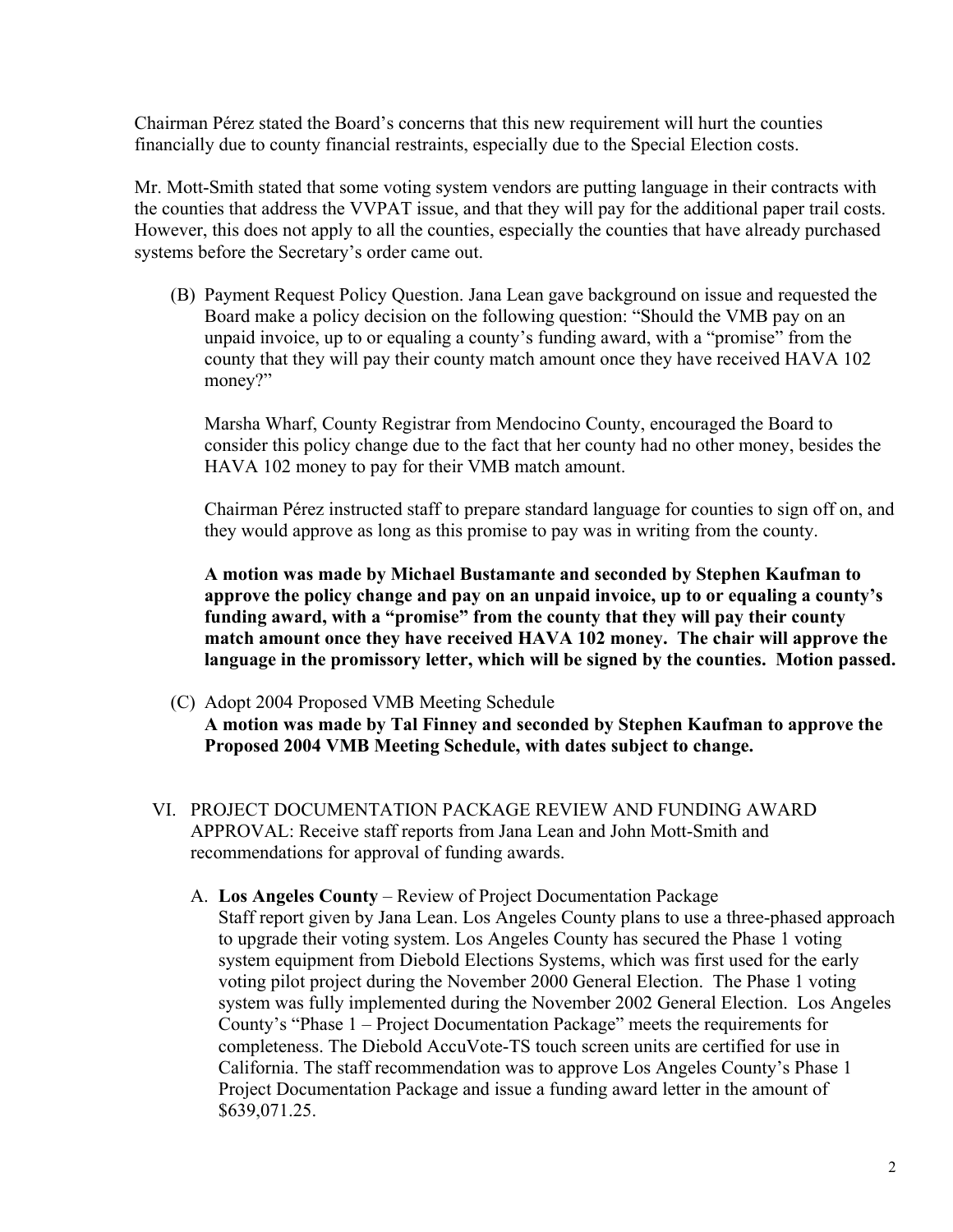After the staff report, Conny McCormack, Registrar of Voters, addressed the Board. Ms. McCormack informed the Board that her county would need an additional phase in order to comply with Secretary Shelley's recent decision requiring the counties to have a Voter Verified Paper Audit Trail (VVPAT). They cannot issue a RFP because currently a certified system containing a VVPAT does not exist. The additional phase would be to stay with InkaVote longer and make it compliant with HAVA requirements by the January 2006 deadline.

The Board questioned Ms. McCormack on the reasons for having so many phases to convert to a new voting system. Because of the VVPAT, she had to cancel the RFP they had ready to release, therefore, delaying the entire process by many months. She said the \$100 million contract could take years to negotiate with all the attorneys. The increased cost for the additional fourth phase to make InkaVote compliant is \$15-18 million.

**A motion was made by Stephen Kaufman and seconded by Michael Bustamante to approve Los Angeles County's "Phase 1 - Project Documentation Package" and issue a Funding Award letter in the amount of \$639,071.25. Motion passed.** 

B. **Tehama County** – Review of Project Documentation Package

Staff report given by Jana Lean. Tehama County began receiving their new voting equipment in late December 2003 and will begin to use this equipment at the March 2, 2004 Presidential Primary Election. Tehama County's contract with Sequoia Voting Systems, Inc. does not contain an explicit "upgrade" option for retrofitting the DRE units with a VVPAT component. The County plants to wait for clarification from the Secretary of State on the exact specification to be required for the VVPAT before they negotiate with Sequoia to retrofit the DRE units. Tehama County's "Project Documentation Package" meets all of the requirements for completeness. The Sequoia AVC Edge DRE and Optech 400 C are certified for use in California.

The staff recommendation was to approve Tehama County's Project Documentation Package and issue a funding award letter in the amount of \$386,407.44.

#### **A motion was made by Tal Finney and seconded by Michael Bustamante to approve Tehama County's "Project Documentation Package" and issue a Funding Award letter in the amount of \$386,407.44. Motion passed.**

C. **San Diego County** – Review of Project Documentation Package

Staff report given by Jana Lean. San Diego County began receiving their new voting equipment in late December 2003 and will begin to use this equipment at the March 2, 2004 Presidential Primary Election. San Diego County's contract with Diebold includes a provision to retrofit the touch screen units to comply with the Secretary of State's new VVPAT directive at no additional cost to the county.

John Mott-Smith presented the staff recommendation to approve San Diego County's Project Documentation Package and issue a funding award letter in the amount of \$16,726,146.64 subject to three conditions: 1) documentation has been received by the Secretary of State that the AccuVote-TSx Touch Screen voting system has received appropriate federal approval; and 2) the AccuVote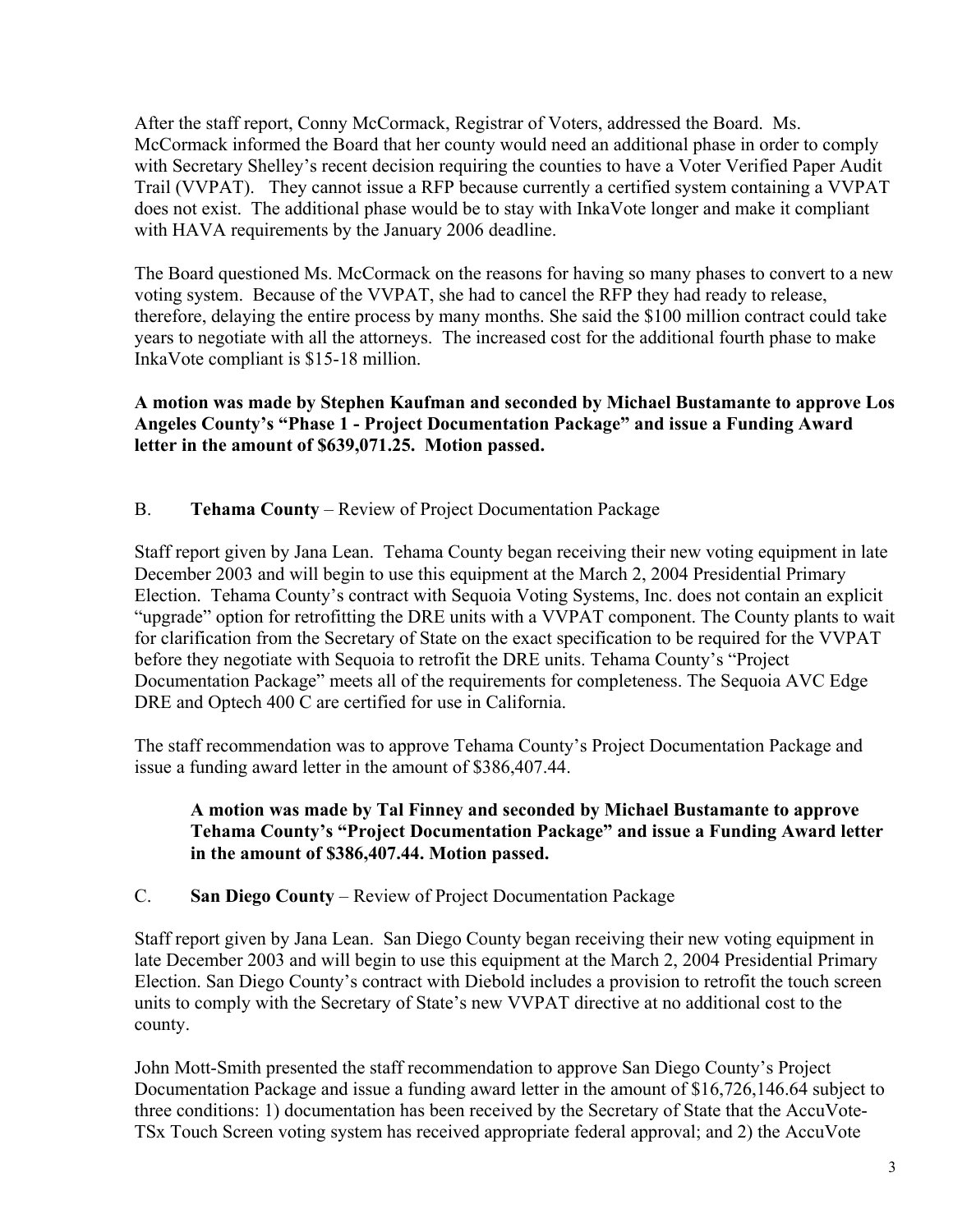TSx Touch Screen voting system has been certified by the Secretary of State without special conditions; and 3) that an image of each of the voted ballots cast on each of the AccuVote-TSx Touch Screen units at the March 2, 2004 statewide primary elections will be printed out on paper during the official canvass of that election, the cost of which will be or has been borne by Diebold Elections System, Inc.

Chairman Pérez questioned staff on the need for the conditions in their staff recommendation. This Board's responsibility is to follow the language and requirements of Proposition 41 and does not believe this body should act on conditions. Condition three, in particular, was deemed inappropriate for the Board to place in regards to the requirements of Prop. 41.

Sally McPherson, Registrar of Voters for San Diego County, addressed the Board. Stated that San Diego was being singled out. San Diego changed voting systems to a certified system in November 2003. She confirmed with Tony Miller, Secretary of State Elections Counsel, that the system was certified for use in California. She provided a packet to the Board on Diebold's certification she received. McPherson stated that San Diego County took the change of voting systems seriously and it was important for them to have SOS certification, which was certified on November 20, 2003, before they purchased the new system.

Board member Bustamante expressed concerns over reports that the Secretary of State had issues and concerns with Diebold. He wanted assurance from staff that any concerns were resolved. Tony Miller and John Mott-Smith assured Board member Bustamante that the Diebold issues were resolved. Mr. Mott-Smith said that the SOS issue was with the funding award letter wording. He also explained that the state tests against federal testing requirements, and as soon as the Secretary receives federal approval, he would certify the Diebold TSx. It was the duty of the Voting Systems and Procedures Panel, not the VMB, to deal with conditions and certification.

The Board members all agreed that it is not the responsibility of these members to certify systems, or to award Prop 41 funds to counties using systems that have not been certified for use by the Secretary of State. Since this system was "conditionally certified" by the Secretary of State, the VMB will issue the funds to San Diego County after the conditions of certification are met and it gets certified by the Voting Systems Panel.

Sally McPherson again expressed her frustration over the conditions and indicated that SOS staff assured her that Diebold's certification status would not impact the use of the equipment in her county. Board member Bustamante questioned SOS staff on why they said the TSx was certified. Mr. Mott-Smith replied that it had always been "conditionally certified" and San Diego County was aware of the conditional certification.

#### **A motion was made by Michael Bustamante to approve San Diego County's Project Documentation package and issue a funding award letter in the amount of \$16,726,146.62, without any conditions. Tal Finney and Stephen Kaufman voted no, there were no seconds, the motion failed.**

After further discussion, the Board agreed to vote to award San Diego County their allocated amount upon certification of their voting system so the county does not have to go before the VMB again once their system is certified. The funding award letter standard language was changed to include